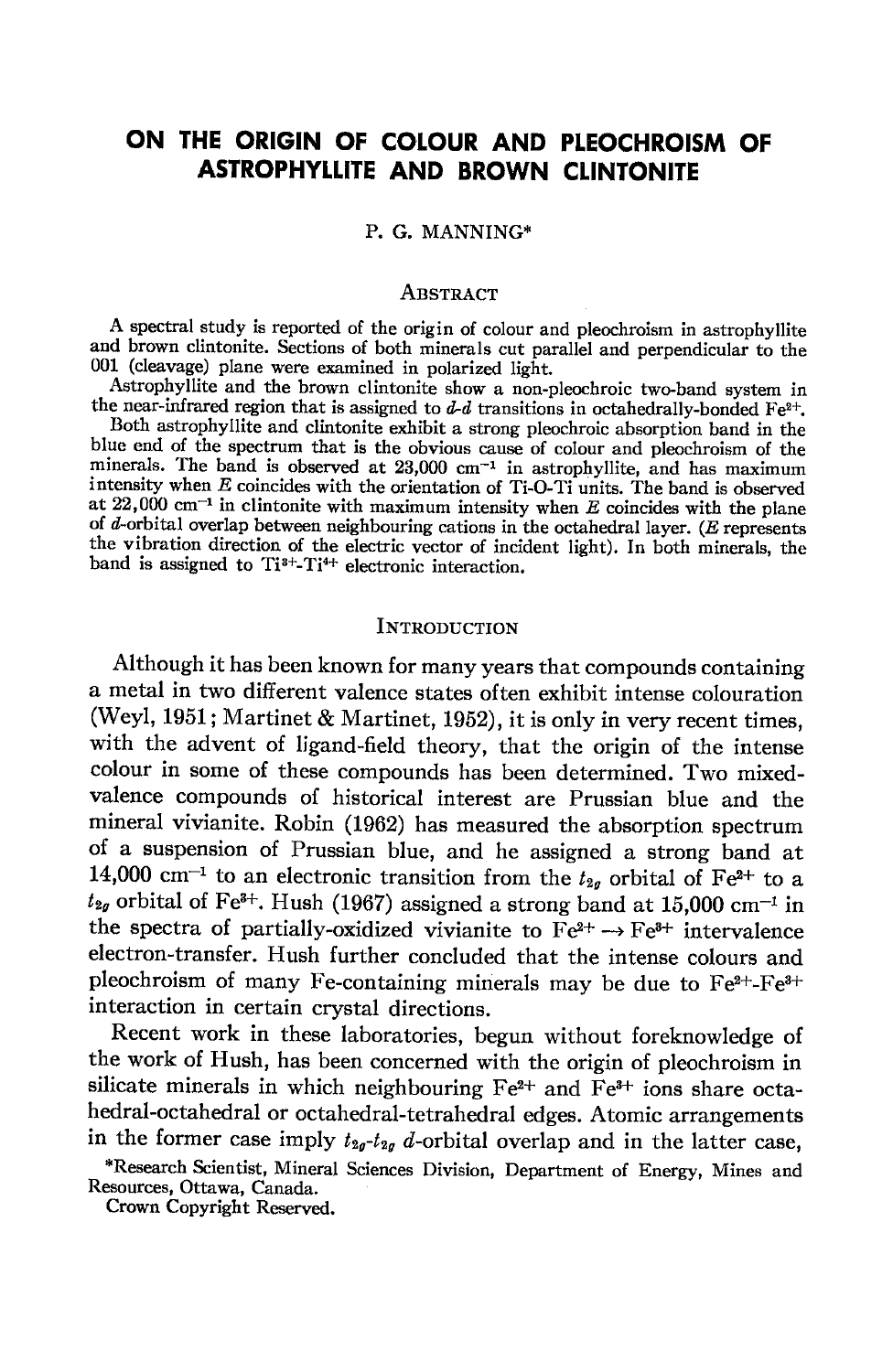$t_{2g}$ - $e_{g}$  orbital overlap. It was suggested that a pleochroic absorption band, in the energy range  $13,500 \text{ cm}^{-1}$ -17,000 cm<sup>-1</sup>, in the spectra of some sheet-silicates (Faye, 1968), tourmaline, cordierite and vivianite (Fave, Manning & Nickel, 1968) is due to an  $Fe^{2+}Fe^{3+}$  intervalence electrontransfer process. The pleochroic band has maximum intensity when the electric vector of incident light vibrates in the same plane as the overlapping *d*-orbitals of the  $t_{2g}$  set of Fe<sup>2+</sup> and Fe<sup>3+</sup>; this plane is the 001 plane of tourmaline and the sheet-silicates. It is evident, therefore, that Faye, Manning & Nickel (1968) and Hush (1967) are in agreement as to the cause of the colouration and pleochroism in vivianite.

While it would seem from the foregoing discussion that there is strong evidence for  $Fe^{2+} - Fe^{3+}$  electronic interaction in some  $Fe$ -containing minerals, little is known of intervalence electron-transfer processes in minerals for other cations, e.g., Ti. However, Jorgensen (1957) has shown that a dimer  $Ti(III) \cdot Ti(IV)Cl<sub>x</sub>$  absorbs strongly in 12 M HCl at  $21,000$  cm<sup>-1</sup>, and he concluded that the band was due to  $Ti^{3+}-Ti^{4+}$ interaction. There seems no obvious reason why  $Ti^{3+}-Ti^{4+}$  interactions should not occur in silicate minerals, provided that geometrical considerations are favourable, e.g.,  $t_{2a}-t_{2a}$  orbital overlap. For this reason, a spectral study is reported of the origin of pleochroism in Ti-containing brown clintonite and astrophyllite. Clintonite is a trioctahedral brittle mica (Forman, 1951 ; Forman, Kodama & Maxwell, 1967), while astrophyllite has a structure (Woodrow, 1967) closely related to that of biotite except that the tetrahedral Si layer also contains octahedrallycoordinated Ti ions. Of especial interest is the fact that the pleochroic schemes for the two minerals are different (Table 1), astrophyllite showing maximum light absorption in  $E\perp(001)$  spectra and clintonite maximum absorption in  $E\neq(001)$  spectra. The symbol E represents the vibration direction of the electric vector of incident light.

TABLE 1. PLEOCHROIC SCHEMES OF SECTIONS OF ASTROPHVILLITE AND CLINTONITE CUT  $\perp (001)$ 

|                             | $E \neq (001)$ | $E \perp (001)$ | Cleavage        |
|-----------------------------|----------------|-----------------|-----------------|
| Astrophyllite<br>Clintonite | vellow         | reddish-orange  | $(001)$ perfect |
|                             | reddish-brown  | vellow-brown    | $(001)$ perfect |

### MATERIALS

Good crystalline specimens of astrophyllite and brown clintonite were obtained from Mr. H. R. Steacy, curator of the National Mineral Collection, Geological Survey of Canada. The clintonite came from Amity County, New York, while astrophyllite came from St. Peter's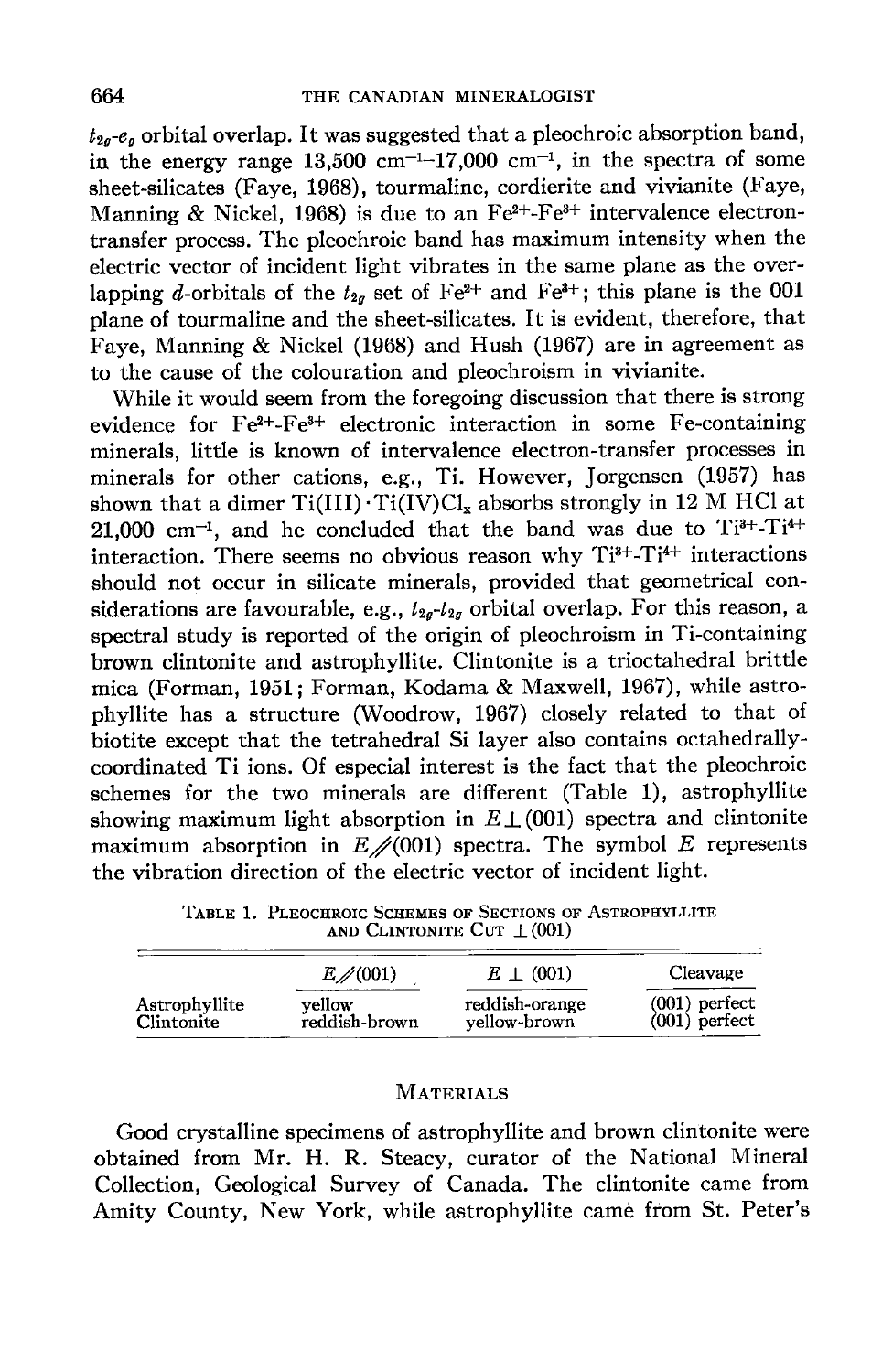Dome, Pike's Peak, El Paso County, Colorado. The latter mineral has been completely analysed by König (1877) (Table 2), but for safety's sake, the reported values for Ti and total Fe were checked in these laboratories by Mr. R. Craig.

| Group<br>А | Metal Oxide %                                       |                              | Unit Cell<br>Content                                                                  | Theoretical<br>cell content |  |  |
|------------|-----------------------------------------------------|------------------------------|---------------------------------------------------------------------------------------|-----------------------------|--|--|
|            | Na <sub>2</sub> O<br>$\rm K_2O$<br>FeO              | 2.54<br>5.01<br>26.10        | $\left\{\begin{smallmatrix} 1.059\ 1.375 \end{smallmatrix}\right\}$<br>2.434<br>4.695 | 3.00                        |  |  |
| В          | Fe <sub>2</sub> O <sub>3</sub><br>MgO<br>MnO<br>CuO | 6.56<br>0.30<br>3.48<br>0.42 | 1.062<br>6.555<br>0.096<br>0.634<br>0.068                                             | 7.00                        |  |  |
|            | TiO <sub>2</sub><br>$Ta_2O_5$<br>ZrO <sub>2</sub>   | 13.58<br>0.80<br>2.20        | 2.197<br>$0.047\overline{\smash{\big)}\ 2.475}$<br>0.231                              | 2.00                        |  |  |
| D          | $\rm Al_2O_3$<br>SiO <sub>2</sub>                   | 0.70<br>34.68                | $0.177$ 7.636<br>7.459                                                                | 8.00                        |  |  |
| Χ          | OН<br>о                                             |                              | 5.079<br>$\backslash 31.000$<br>25.921                                                | 31.00                       |  |  |

TABLE 2. CHEMICAL ANALYSIS AND UNIT CELL CONTENT OF EL PASO ASTROPHYLLITE

## EXPERIMENTAL DETAILS

Absorption spectra of cleavage sections and sections cut perpendicular to the 001 plane were obtained using either Cary-L4 or Beckman DK-2A double-beam spectrophotometers. The dimensions of the crystals were at least 2 mm  $\times$  1 mm (length  $\times$  breadth). In the visible region, polarized spectra were obtained by placing matched Polaroid sheets in both sample and reference beams, while Nicol prisms were used in the near infrared. All spectra were taken at room-temperature.

sections of astrophyllite and clintonite cut perpendicular to the 001 plane were prepared by first immersing crystal slabs in a clear, colourless hard-setting cement and then cutting the hardened block in the desired orientation with a 0.003 in. tungsten wire saw. The crystals, supported by a disc of cement, were thinned to the desired degree and polished.

Cleavage sections of both astrophyllite and clintonite are nonpleochroic, but sections  $\perp (001)$  are markedly pleochroic. In this paper, therefore, are reported polarized-light spectra of sections  $\perp(001)$ , and unpolarized-light spectra of sections  $\mathcal{N}(001)$ .

The extinction coefficient of a band is given by

$$
\epsilon = \frac{A}{C \times l},
$$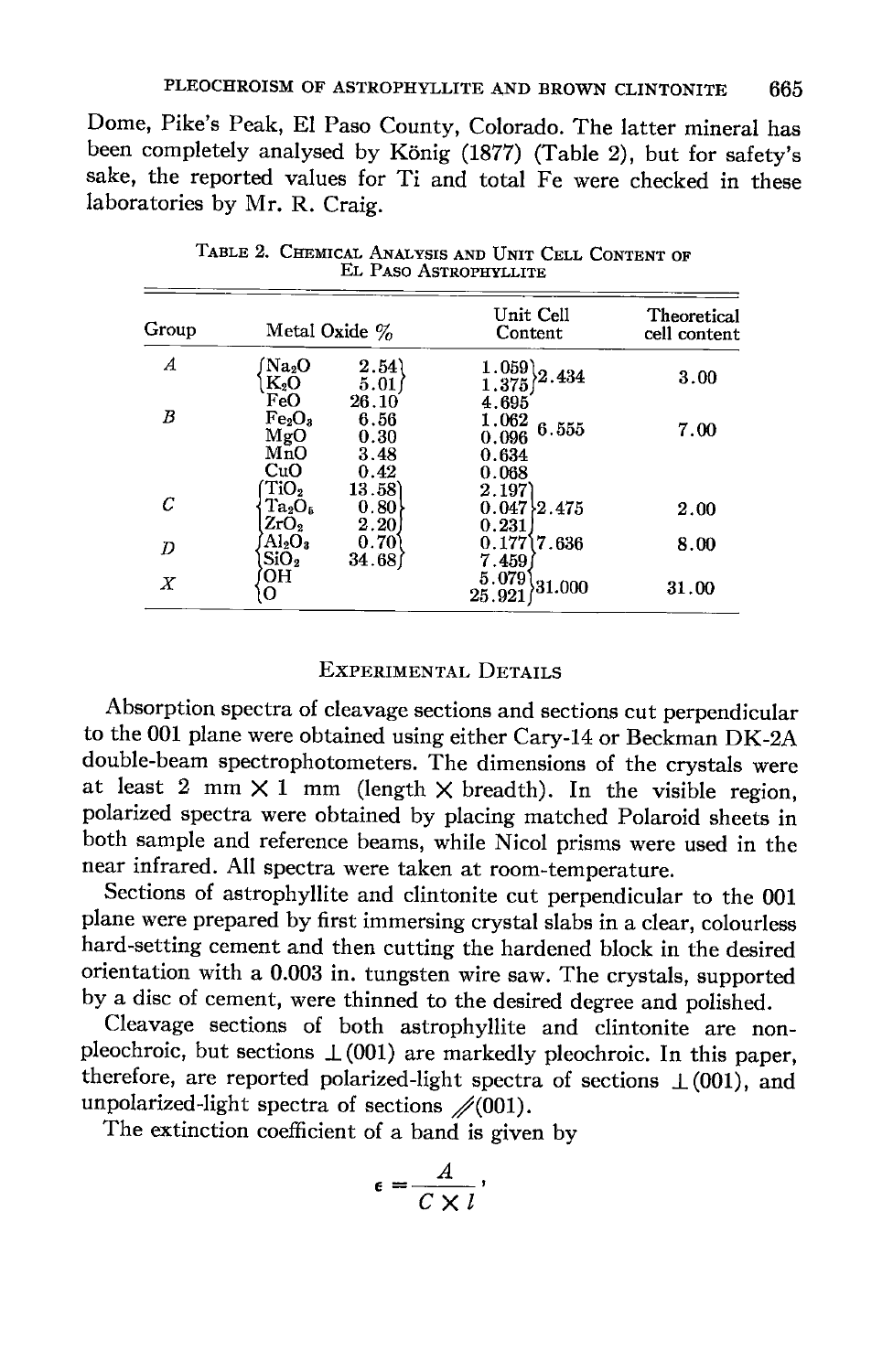where  $A$  is the absorbance of the band,  $C$  is the cation concentration in moles/litre and  $l$  is the thickness of the section in cm. The units of  $\epsilon$  are therefore litres/mole-cm.

#### **DISCUSSION**

#### Structures of astrophyllite and clintonite

The structure of astrophyllite  $(K,Na)_{8}(Fe,Mn)_{7}Ti_{2}Si_{8}(O,OH)_{31}$ , has recently been described by Woodrow (1967). The basic unit of astrophyllite consists (Fig. 1) of a continuous sheet of  $(Fe, Mn)O_6$  octahedra sandwiched between two sheets composed of chains of  $SiO<sub>4</sub>$  tetrahedra joined by  $TiO<sub>6</sub>$  octahedra. These multiple sheets are separated by alkali ions. According to Woodrow (1967), the Ti-O-Ti units lie in a plane that is very close to being perpendicular to the 001 plane.



Frc. 1. Crystal structure of astrophyllite after woodrow (1967). (a) is projection along the x axis. (b) is projection along [001] of one layer ( $\alpha = 0$  to  $\alpha = c/4$ ) of the structure. Black dots = Fe atoms at approximately  $z = c/4$ ; large circles = alkali ions at  $x = 0$ ; small circles = oxygen atoms. Dashed lines indicate an alternative arrangement.

Cations in the (Fe,Mn) octahedral layer of astrophyllite share octahedral edges in the same manner as described earlier for some sheetsilicates (Faye, 1968). The dimensions of the sites in the octahedral layer and the Ti sites of the Si/Ti layer have been calculated from the original parameters of Woodrow (1967) using a bond-and-angle-scan computer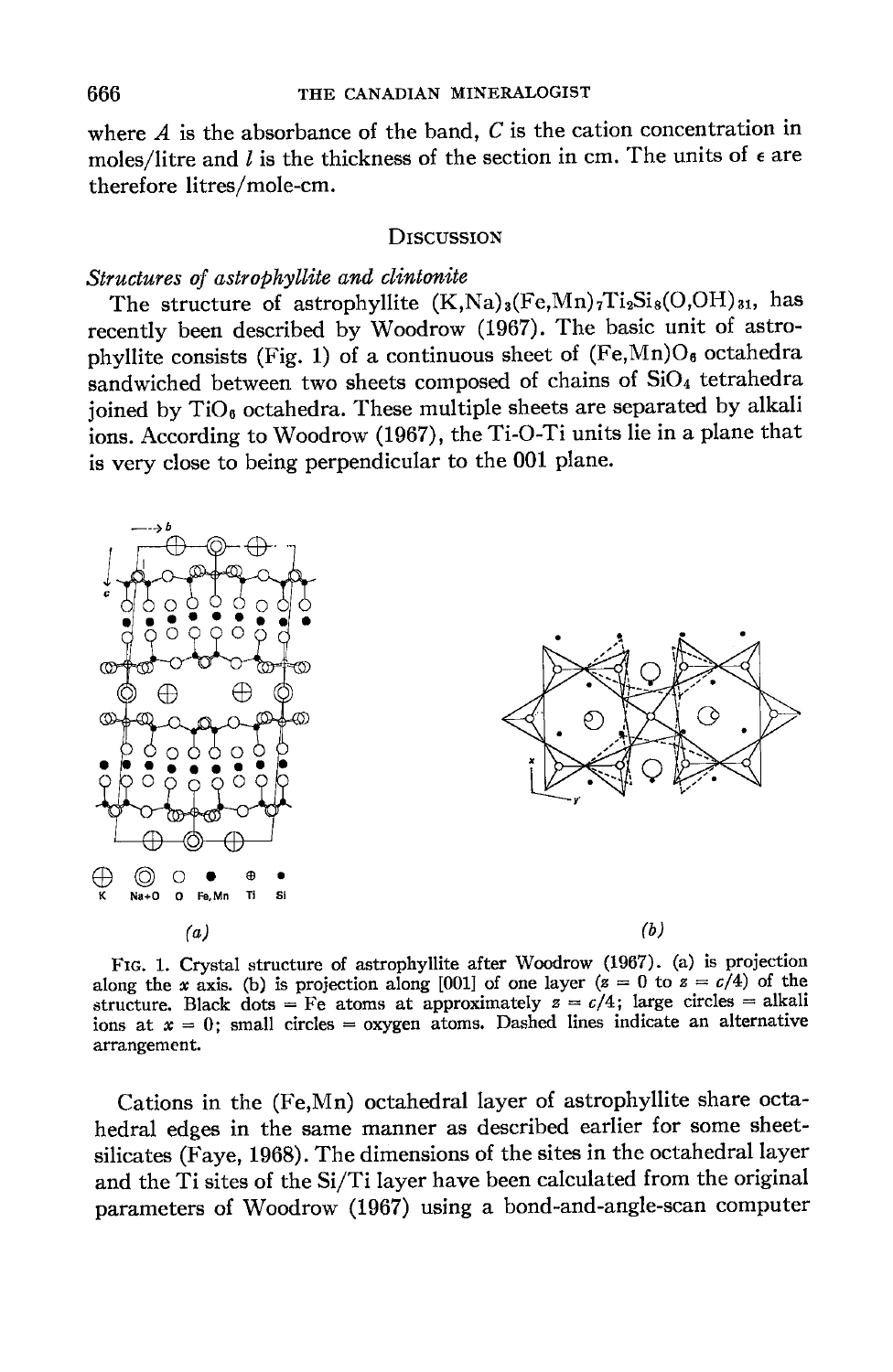programme (Gabe, 1967). There are four  $Fe^{2+}$  sites, all with modest distortions from a regular octahedron. Bond lengths for a given octahedron vary from approximately 2.08 Å to 2.22 Å, and together with angular distortions, the highest site symmetry would seem to be  $C_2$ . Also, some of the coordinating anions may be OH. It is, of course, possible that distortions of this magnitude may not significantly complicate the  $Fe<sup>2+</sup>$  spectra.

The Ti site is non-centrosymmetric with very irregular Ti-O distances and O-Ti-O angles. The Ti-O bond lengths range from 1.80 Å to 2.30 Å, which, together with irregular bond angles, gives the site very low symmetry.

Clintonite,  $Ca_2(Mg, etc.,<sub>4.6</sub>Al<sub>1.4</sub>)Si<sub>2.5</sub>Al<sub>5.5</sub>O<sub>20</sub>(OH)<sub>4</sub>, is a trioctahedral$ brittle mica that is related to phlogopite by the substitution of  $Ca^{2+}$ for K<sup>+</sup>, some Al<sup>3+</sup> for Mg<sup>2+</sup> in the octahedral layer and, balancing all this, the substitution of  $Al^{3+}$  for  $Si^{4+}$  in the tetrahedral sites so that the Al: Si ratio is consistently as high as 2:1 (Deer, Howie & Zussman, 1962, p. 99). Chemical analyses of clintonites (Deer, Howie & Zussman, 1g62, p. 99) show that they conform very closely in composition to the ideal formula of a trioctahedral mica, showing that, as in phlogopite, the octahedral sites are completely filled.

cations in the octahedral layer of clintonite share octahedral edges in the same way as in phlogopite. Faye (1963) has assigned a pleochroic band at  $14,000$  cm<sup>-1</sup> in phlogopite spectra, with maximum intensity when  $E\neq(001)$ , to Fe<sup>2+</sup>-Fe<sup>3+</sup> interaction in the 001 plane; the 001 plane contains the overlapping  $t_{2g}-t_{2g}$  orbitals of neighbouring Fe ions. Cationcation interaction can therefore also be expected in the octahedral layer of clintonite

The brown clintonite studied here contains  $2.05\%$  Fe and  $0.3\%$  Ti. Green clintonite can contain up to  $2\%$  Fe<sup>3+</sup> and  $1\%$  Fe<sup>2+</sup> in the same sample (Forman, Kodama & Maxwell, 1967), hence the brown colour of clintonites is probably due largely to Ti.

## Some general remarks

The spectra of astrophyllite and clintonite (Figs. 2-5) are clearly dominated by a strong absorption band centred in the blue region at  $22,000$  cm<sup>-1</sup>-23,000 cm<sup>-1</sup>, which accounts mainly for the colour and pleochroism of the minerals.

The similar energies and shapes of the  $22,000$  cm<sup>-1</sup> band in clintonite and the  $23,000$  cm<sup>-1</sup> band in astrophyllite strongly suggest that they are of similar electronic origin. Because the astrophyllite contains  $6\%$  Ti, it seems reasonable to assign the bands to Ti. These bands are in no way reminiscent of Fe<sup>2+</sup> d-d bands nor of Fe<sup>2+</sup>  $\rightarrow$  Fe<sup>3+</sup> intervalence transfer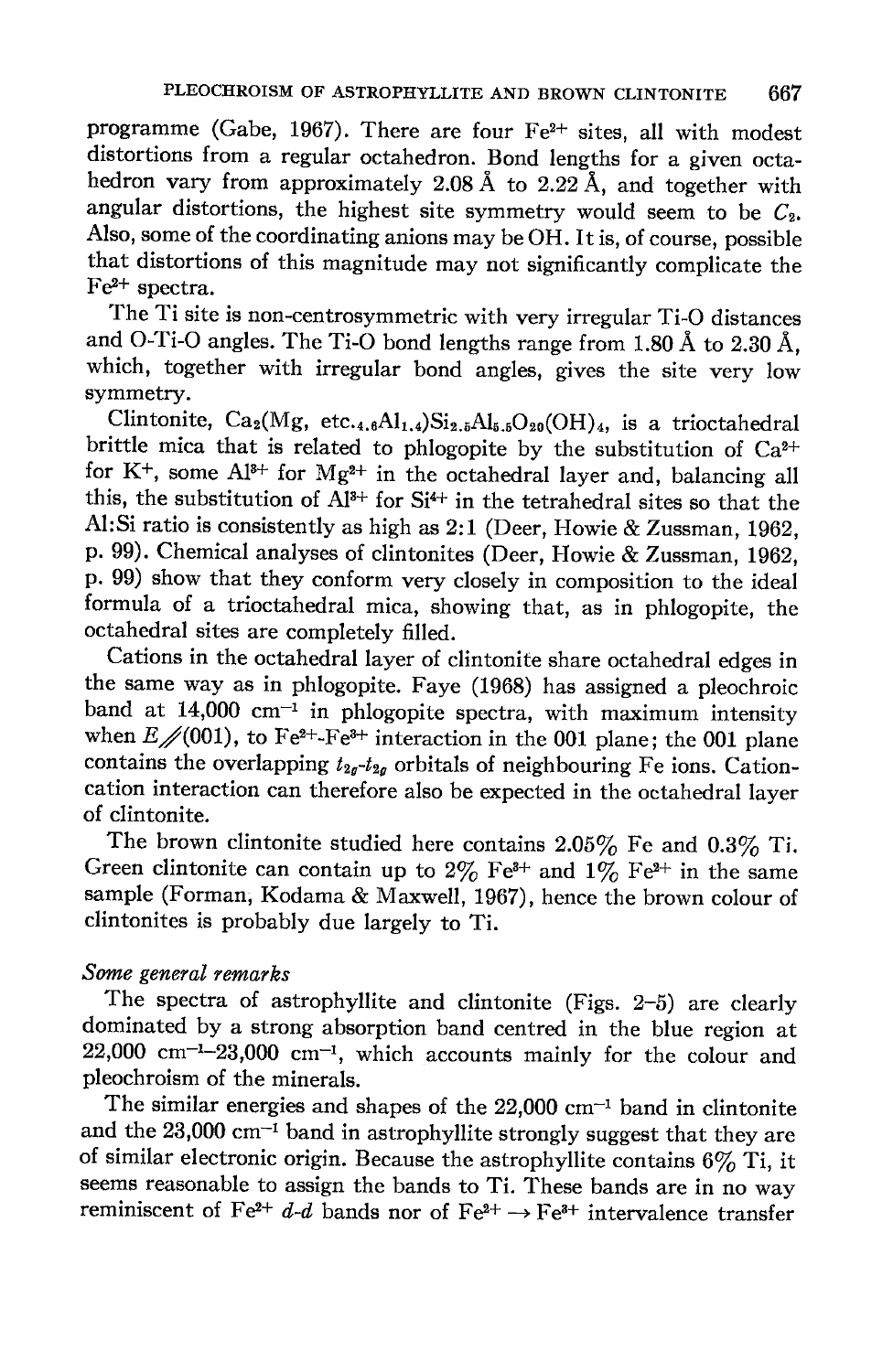

Frc. 2. Absorption spectrum of cleavage section of astrophyllite. Unpolarized light. Two halves of spectra are of crystals of different thickness.

bands studied earlier (Faye, Manning & Nickel, 1968). Neither are the bands characteristic of  $Mn^{2+}$  spectra with their sharp bands marking transitions to field-independent states (Manning, 1968). The bands would also seem to be at too high an energy for  $Mn^{3+}$  in octahedral sites in silicates, e.g.,  $\Delta = 13{,}450$  cm<sup>-1</sup> for Mn<sup>3+</sup> in epidote (Burns & Strens, 1967).

In this work it will be shown that the  $22,000$  cm<sup>-1</sup>-23,000 cm<sup>-1</sup> bands in astrophyllite and clintonite cannot be assigned to  $Ti^{3+}$  d-d transitions nor to  $O \rightarrow Ti$  charge-transfer processes. A case will then be made for assigning the bands to  $Ti^{3+}-Ti^{4+}$  interaction.

## Spectral features common to astrophyllite and clintonite

Both astrophyllite and clintonite exhibit two absorption bands in the near-infrared region, at  $8,200$  cm<sup>-1</sup> and  $11,000$  cm<sup>-1</sup> in astrophyllite (Fig. 2), and  $9,000 \text{ cm}^{-1}$  and  $12,000 \text{ cm}^{-1}$  in clintonite (Fig. 4). These bands very likely belong to octahedrally-bonded  $Fe^{2+}$  in both minerals. Two-band systems of this type have been observed in many  $Fe<sup>2+</sup>$  com-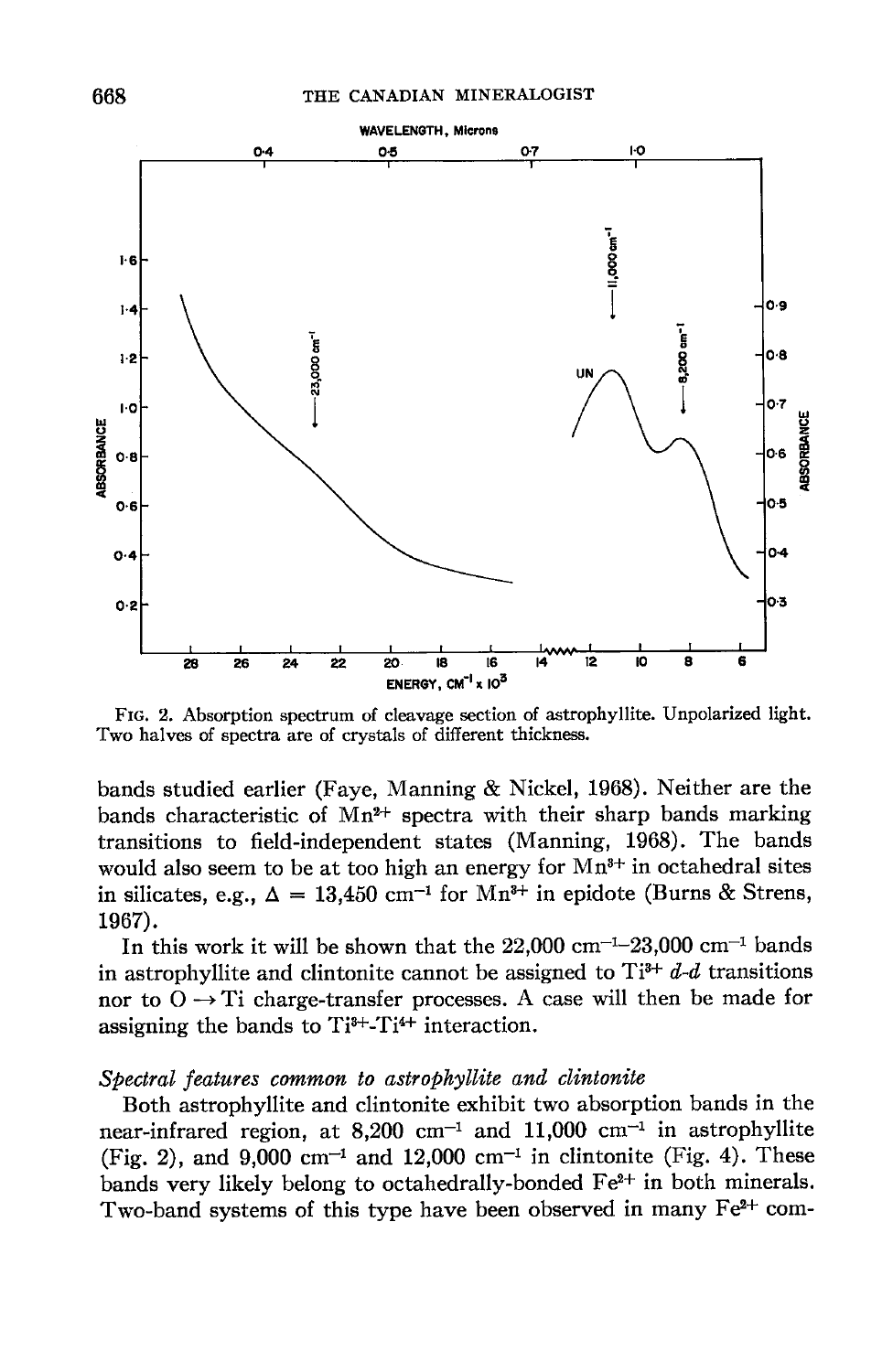

FIG. 3. Absorption spectrum of section of astrophyllite cut  $\perp (001)$ .  $l = \sim 0.03$  mm.

pounds (Cotton & Meyers, 1960) and also for  $Fe^{2+}$  in sheet-silicates (Faye, 1968). The band may be assigned to the  ${}^5T_2 \rightarrow {}^5E(D)$  transition in Fe $^{2+}$ , the splitting being due to a dynamic Jahn-Teller (1937) mechanism arising from the uneven electron occupancy of the  $e_g$  orbitals in the excited  ${}^{5}E$  state. This argument is strengthened by the earlier observation of two bands in the spectra of vivianite (Faye, Manning  $\&$ Nickel, 1968), in which mineral  $Fe^{2+}$  is located in very-regular octahedral sites.

Because the two bands in the near-infrared region in astrophyllite and clintonite spectra are non-pleochroic, the effective symmetry of the Fe<sup>2+</sup> site cannot be as low as  $C_2$  (e.g., see Bancroft & Burns, 1967). Distortions of the octahedral site of the magnitude described for astrophyllite would therefore seem to have little influence on the nature of the  $Fe^{2+}$  spectra. The extinction coefficients of the Fe<sup>2+</sup> bands in the astrophyllite and clintonite are  $\sim$ 5, indicating that the site distortion is relatively unimportant.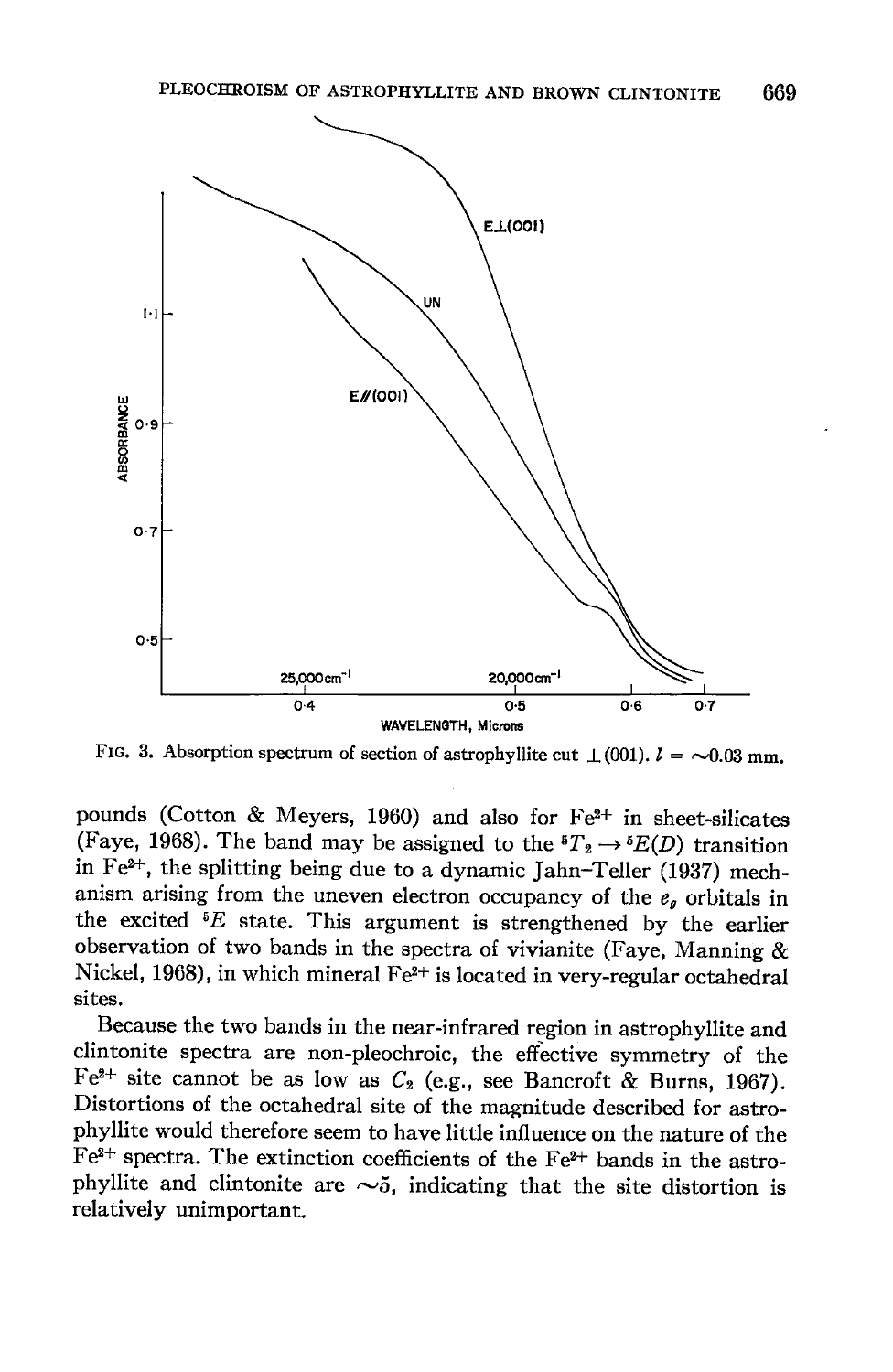

FIG. 4. Absorption spectrum of 001 section of clintonite in unpolarized light.  $l = 0.05$  cm.

The unit-cell contents (Table 2) of the El Paso astrophyllite have been calculated by Nickel et al. (1964) from the analyses of König (1877). It is apparent that the astrophyllite shows marked deviations from the ideal  $A_3B_7C_2D_8X_{31}$  formula. In order to fulfill basic structure requirements, it seems reasonable to place most of the Fe<sup>2+</sup> in the octahedral layer, and the optical absorption spectra are not inconsistent with  $Fe<sup>2+</sup>$  being in one type of octahedral site. Nickel et al.  $(1964)$  also put the appreciable amounts of  $Fe<sup>3+</sup>$  in the octahedral layer.

## $Fe<sup>2+</sup>-Fe<sup>3+</sup> interaction in astrophylite and climonite$

The origin of the weakly-pleochroic, or possibly non-pleochroic, band at 570 m $\mu$  (17,500 cm<sup>-1</sup>) in astrophyllite spectra (Fig. 3) is of interest. Cations located in the octahedral layer of astrophyllite share octahedral edges with neighbouring cations of the layer, an arrangement that implies  $t_{2q}$ - $t_{2q}$  orbital overlap. Faye (1968) and Faye, Manning & Nickel (1968) suggested that a strong, pleochroic band at  $\sim$ 14,000 cm<sup>-1</sup> in the spectra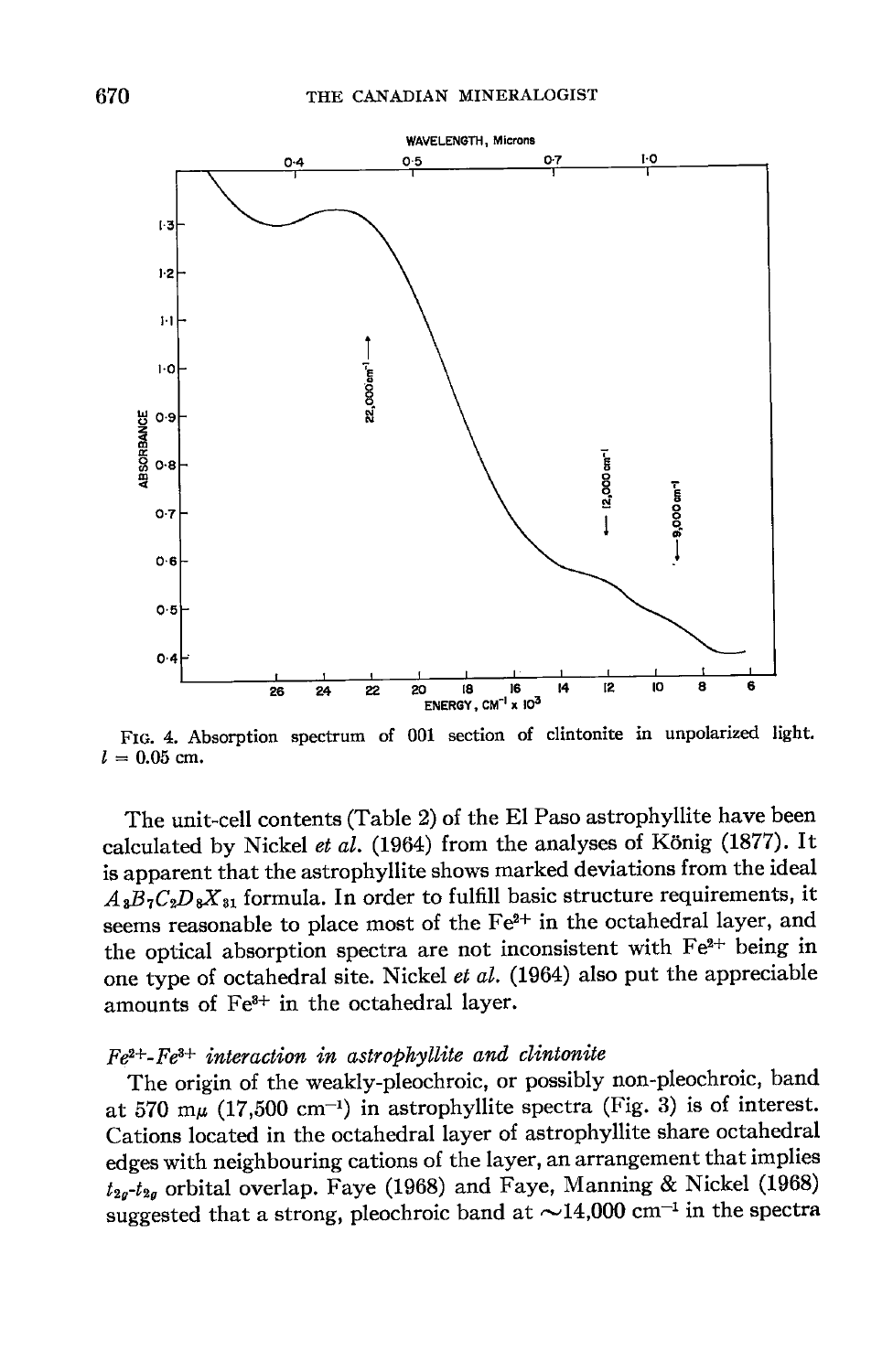

FIG. 5. Absorption spectrum of clintonite section cut  $\perp (001)$   $l = \sim 0.03$  cm.

of some silicates, e.g., chlorite, biotite and tourmaline, is due to electronhopping between  $Fe^{2+}$  and  $Fe^{3+}$  ions located in neighbouring octahedral sites in the 001 plane; and, correspondingly, the  $\sim$ 14,000 cm<sup>-1</sup> band has maximum intensity in  $E\neq(001)$  spectra.

Chemical analysis of the El Paso astrophyllite (Table 2) shows the presence of large amounts of both Fe<sup>2+</sup> and Fe<sup>3+</sup>, while the unit-cell contents (Table 2) indicate that, if both  $Fe^{2+}$  and  $Fe^{3+}$  are located in the octahedral layer, the probability of  $Fe^{2+}-Fe^{3+}$  interaction is very high, most certainly as high as in the sheet-silicates studied earlier (Faye, 1968) in which the concentrations of interacting  $Fe^{+2}$  and  $Fe^{3+}$  ions were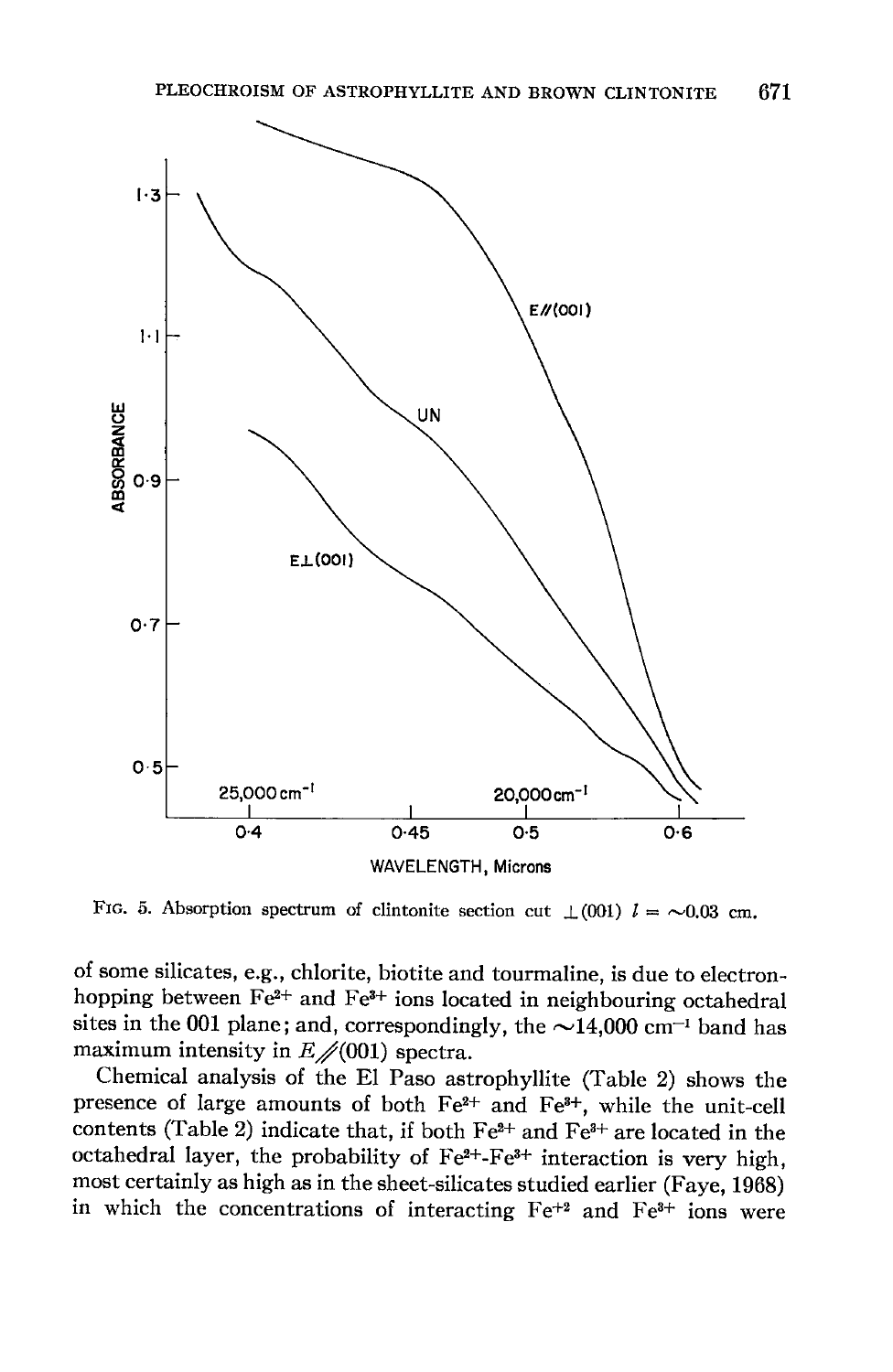generally considerably smaller. The absence of a strong, pleochroic band at  $\sim$ 14,000 cm<sup>-1</sup> in astrophyllite spectra suggests that the Fe<sup>3+</sup> ions are not located in the octahedral layer, but may substitute for Ti in the Si/Ti layer. The balancing of the unit-cell formula of astrophyllite depends on the accuracy of the  $Fe^{2+}$  and  $Fe^{3+}$  determinations, and bearing in mind the high Ti content of astrophyllite, this accuracy may not be high.

The spectrum of the brown clintonite (Fig. 4) does not show a pleochroic band at  $\sim$ 14,000 cm<sup>-1</sup> that could be attributed to Fe<sup>2+</sup>  $\rightarrow$  Fe<sup>3+</sup> electron-hopping. This suggests that the concentration of  $Fe<sup>3+</sup>$  in the clintonite is very low. A pleochroic band at  $14,700$  cm<sup>-1</sup> with maximum intensity in  $E\neq(001)$  spectra, is easily observed in spectra of a green clintonite from Chichibu Mine, Saitama Prefecture, Japan. In general, the spectrum of this green clintonite is very similar to that of a chlorite studied earlier (Faye, 1968), in that two  $Fe^{2+}$  d-d bands are observed at 9,800 cm<sup>-1</sup> and 11,800 cm<sup>-1</sup>, while above 20,000 cm<sup>-1</sup> the spectrum is dominated by spin-forbidden bands of Fe<sup>2+</sup>. The spectra of the green clintonite and chlorite are sufficiently similar that there is little justification in reporting the former in detail.

## The  ${}^2T_2 \rightarrow {}^2E(D)$  transition in Ti<sup>3+</sup>

The  ${}^2T_2 \rightarrow {}^2E(D)$  transition in octahedrally-bonded Ti<sup>3+</sup> has been observed in other silicate minerals, at  $19,000$  cm<sup>-1</sup> in andradite (Manning, 1967) and 17,200 cm<sup>-1</sup> in chloritoid (Faye, Manning & Nickel, 1968). It is possible that the  $17,500$  cm<sup>-1</sup> band in astrophyllite spectra (Fig. 3) marks the  ${}^2T_2\rightarrow {}^2E(D)$  transition in Ti<sup>3+</sup> since its energy is similar. The apparent pleochroism of the band may simply be due to the degree to which the  $23,000$  cm<sup>-1</sup> band sweeps into the yellow region of the spectrum. Assuming that the  $\epsilon$ -value of a Ti<sup>3+</sup> band is  $\sim$ 20, the desired concentration of Ti<sup>3+</sup> to account for its intensity is  $\sim 0.2\%$ .

The absorption bands at  $23,000$  cm<sup>-1</sup> in astrophyllite and  $22,000$  cm<sup>-1</sup> in clintonite (Figs. 2-5) would seem to be at much too high an energy for Ti<sup>8+</sup> d-d bands. Furthermore, if the 22,000 cm<sup>-1</sup>-23,000 cm<sup>-1</sup> bands did mark  $d-d$  transitions in Ti<sup>3+</sup>, why are they so pronouncedly pleochroic in terms of intensity? In low-symmetry fields, the  $T_2$  and  $E$  states are split, and at least two pleochroic bands at different energies would be expected (e.g., Bancroft & Burns, 1967). Alternatively, it is possible in astrophyllite, for example, that the  $t_{2g}$  electron in Ti<sup>3+</sup> is localised in d-orbitals that have large projections on a plane perpendicular to (00L). It can be readily deduced from Fig. 1 that one Ti  $d$ -orbital lies close to the 001 plane. However, none of the  $t_{2g}$  orbital lobes points directly towards a close-neighbouring cation, in which situation the orbital with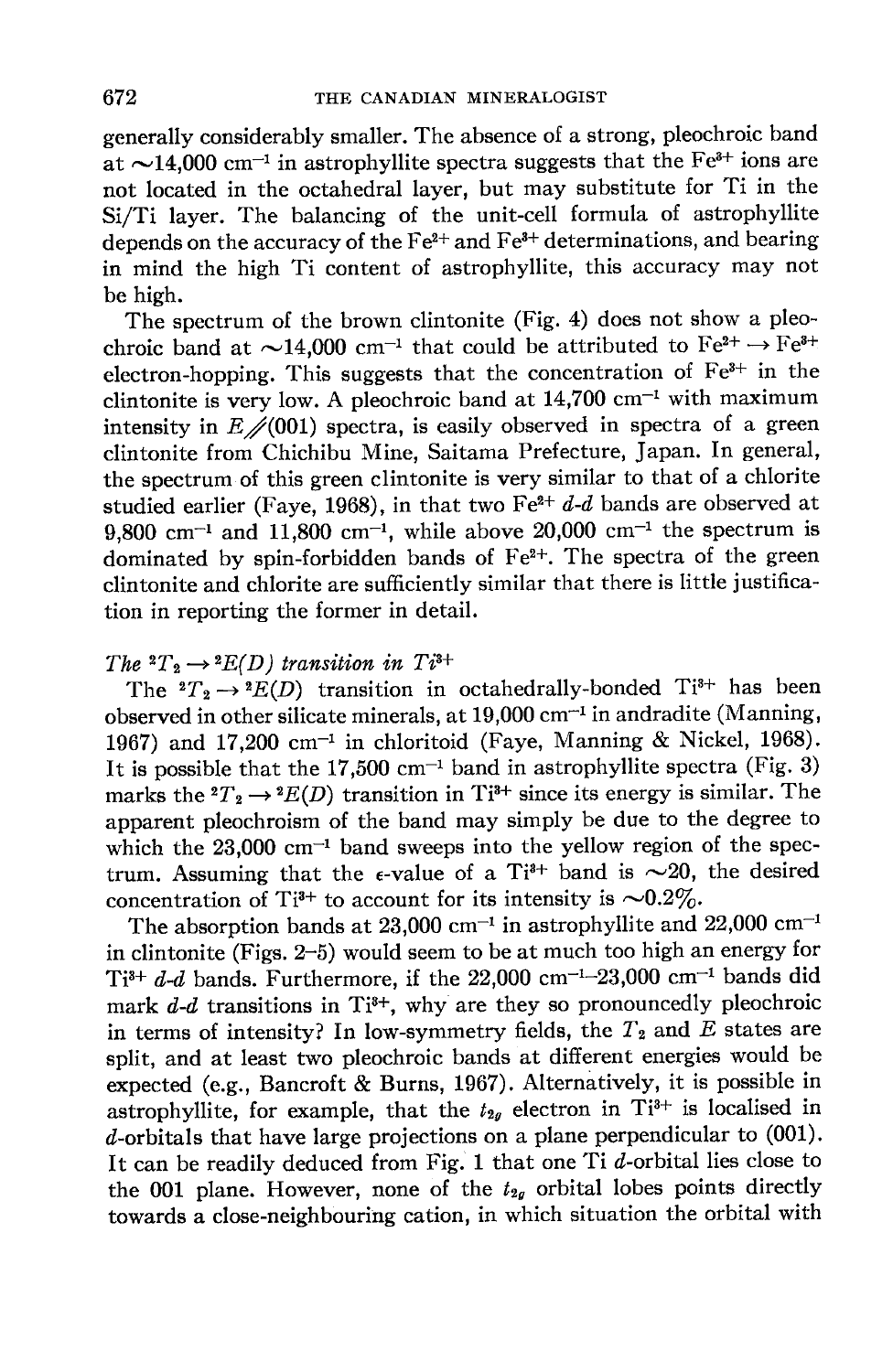lobes pointing directly towards a neighbouring cation would be preferentially occupied.

## Oxygen  $\rightarrow Ti$  charge-transfer bands

Oxygen  $\rightarrow$  Ti<sup>3+</sup> or Ti<sup>4+</sup> charge-transfer bands were not observed in andradite (Manning, 1967) nor chloritoid (Faye, Manning & Nickel, 1968), which contained  $5\%$  Ti. In andradite, most of the Ti was present as Ti<sup>3+</sup>. Furthermore, it is known that TiO<sub>2</sub>, in which Ti is Ti<sup>4+</sup>, is a white pigment. It would seem, therefore, that  $oxygen \rightarrow Ti^{3+}/Ti^{4+}$ charge-transfer bands are relatively unimportant.

It is also difficult to see why the charge-transfer band in astrophyllite would be pleochroic. The two Ti-O distances (1.90 and 2.04 A) perpendicular to (001) are not unique, the other four Ti-o distances being 1.80 and 1.91 Å (trans oxygens) and 2.14 and 2.30 Å.

## $Ti-O-Ti$  interaction in astrophyllite

The pleochroic schemes of biotite and astrophyllite are known to be different, biotite exhibiting maximum light absorption in  $E\neq(001)$ spectra and astrophyllite in  $E \perp (001)$  spectra. Because the main difference in the structures of the two minerals is the Ti-o-Ti units that lie perpendicular to (001) in astrophyllite, it seems logical to attribute the pleochroism of astrophyllite to these Ti-O-Ti units.

In discussing the light absorbing properties of these units, two situations will be considered, (i) the Ti ions of a Ti-o-Ti units are in the same valence state, i.e., either  $Ti^{3+}$  or  $Ti^{4+}$  and (ii) the Ti ions in a Ti-O-Ti unit are in different valence states, i.e., one is Ti<sup>3+</sup> and the other Ti4+.

Niobophyllite, the niobium analogue of astrophyllite, has been described by Nickel, Rowland and charette (1904). Because of the similarity of the unit-cell parameters of niobophyllite and astrophyllite, the structures of the two minerals were presumed to be similar, with  $Nb<sup>5+</sup>$  in niobophyllite replacing Ti<sup>4+</sup> in astrophyllite. Considerations of ionic charge and ionic radius (Nb<sup>5+</sup> = 0.69 Å; Ti<sup>4+</sup> = 0.68 Å and Ti<sup>3+</sup> = 0.76 Å) suggest that most of the Ti in astrophyllite is present as  $Ti<sup>4+</sup>$ , otherwise very major differences in structure between astrophyllite and niobophyllite would occur. The  $17,500$  cm<sup>-1</sup> band in astrophyllite has, earlier in this work, been assigned to the presence of a little  $Ti^{3+}$ .

Because Ti<sup>4+</sup> is a  $3d^0$  ion, the electron-transfer reaction

$$
Ti^{4+}+Ti^{4+}\rightleftharpoons Ti^{5+}+Ti^{3+}
$$

will likely only occur at very high energies. Therefore, it is unlikely that  $Ti^{4+}-Ti^{4+}$  interaction is the cause of the 23,000 cm<sup>-1</sup> band in astrophyllite.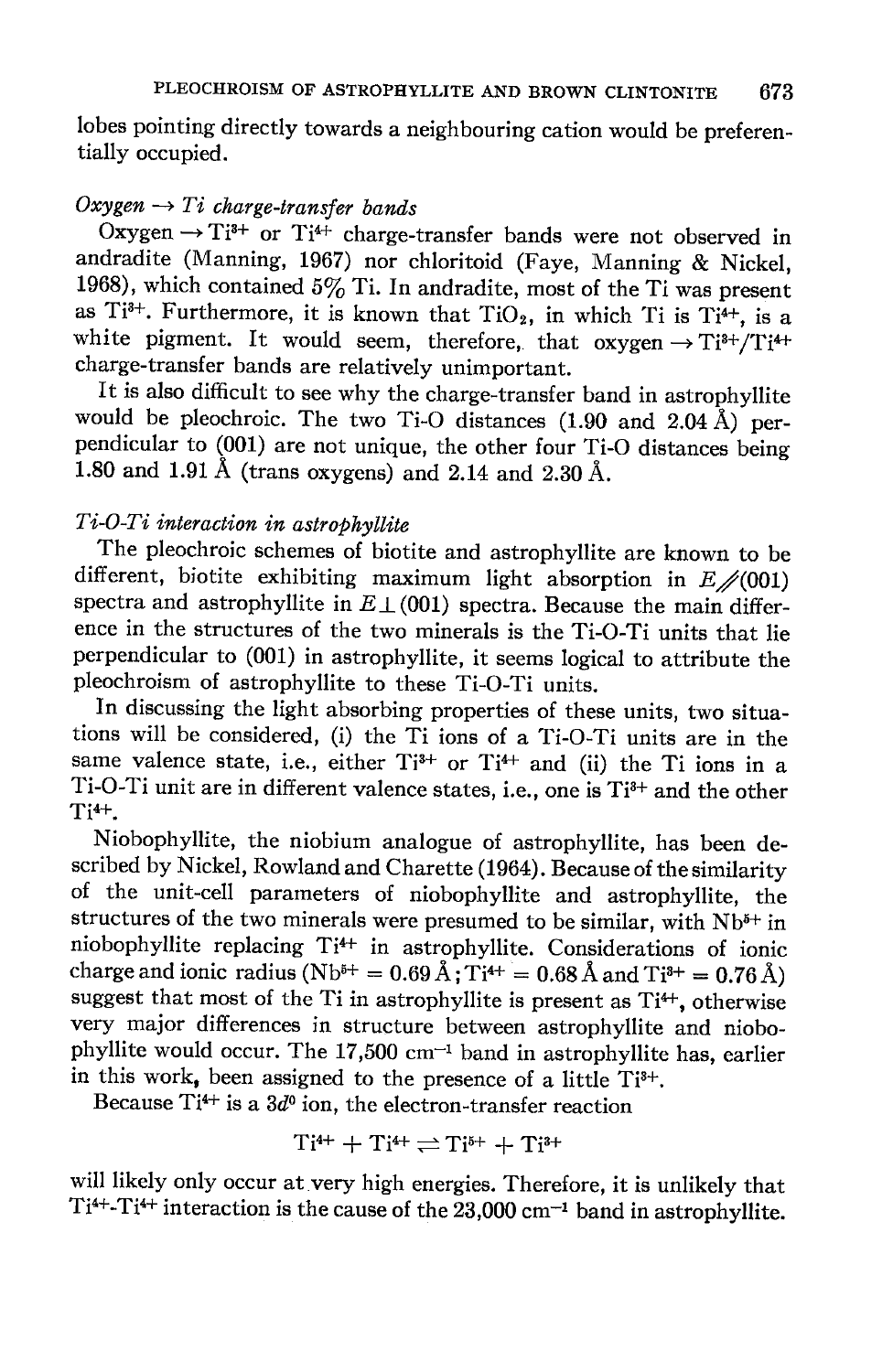The electron-transfer reaction

$$
Ti^{3+} + Ti^{3+} \rightleftharpoons Ti^{4+} + Ti^{2+}
$$

will occur at much lower energies than the reaction described in the previous paragraph. However, the possibility that this reaction is the cause of the  $23,000$  cm<sup>-1</sup> band in astrophyllite can be eliminated because a pleochroic band at this approximate energy is not observed in the spectra of two chloritoids that contain 2.5-5% Ti, mostly as  $Ti^{3+}$  (Faye, Manning & Nickel, 1968). Whether the Ti<sup>3+</sup> ions are located in the brucite or corundum layers of chloritoid, direct  $t_{2g}-t_{2g}$  d-orbital overlap is possible within a given layer.

Let us now consider  $Ti^{3+}-Ti^{4+}$  interaction in  $Ti^{3+}-O-Ti^{4+}$  units in astrophyllite. This system is analogous to the  $Fe^{2+}-CN-Fe^{3+}$  system described by Robin (1962), who assigned a strong absorption at 14,000  $cm<sup>-1</sup>$  in the spectrum of Prussian blue to an electronic transition from the  $t_{2u}$  orbital of Fe<sup>2+</sup> to a  $t_{2u}$  orbital of Fe<sup>3+</sup>. Jorgensen (1957) has assigned a band at 21,000 cm<sup>-1</sup> in the spectrum of a dimer,  $Ti(IV)\cdot Ti(III)Cl<sub>x</sub>$ , formed in strong HCl solution, to  $Ti^{3+} \rightarrow Ti^{4+}$  electron-transfer by way of an intermediate Cl<sup>-</sup> ion. Hence, there would seem to be ample justification to assigning the 23,000 cm<sup>-1</sup> band in astrophyllite to  $Ti^{3+} \rightarrow Ti^{4+}$ electron-transfer through a common oxygen atom.

A possible orientation of the Ti  $t_{2g}$  orbitals and oxygen  $p\pi$  orbitals is shown in Fig. 6. Even though the  $t_{2g}$  orbitals of the two Ti ions are directed towards each other, the Ti atoms are too far apart for direct d-orbital overlap. However, it is apparent that the  $p\pi$  oxygen orbitals can bridge the  $t_{2g}$  orbital lobes. Any degree of Ti<sup>3+</sup>-O covalency will lead to a spreading out of the Ti<sup>3+</sup>  $t_{2g}$  electron over a volume encompassing the intermediate oxygen atom, thus leading effectively to  $Ti^{3+}-Ti^{4+}$ orbital overlap in the direction  $\perp(001)$ . This would account for the pleochroism of the  $23,000$  cm<sup>-1</sup> band in astrophyllite, since electrontransfer is possible perpendicular, but not parallel, to (001). If the  $p\pi$ orbitals of the oxygen do overlap the  $t_{2g}$  orbital lobes of the Ti ions, then this would imply  $s\phi$  hybridisation of the intermediate oxygen, because the oxygen  $p$ -orbitals in higher coordination would otherwise be directed towards the Na and K ions (Fig. 1).

However, even if the oxygen  $p$ -orbitals are used in the coordination of oxygen to the alkali ions,  $Ti^{3+} \rightarrow Ti^{4+}$  electron-transfer will occur with greatest probability when the Ti-Ti interorbital distance is least, i.e., when the Ti<sup>3+</sup> d-electron is in one of the two  $t_{2g}$  orbitals lying in a plane  $\perp(001)$ .

The intensity of the  $23,000$  cm<sup>-1</sup> band in unpolarized light (Fig. 3) based on the total. Ti concentration, is  $\sim$ 40. This is likely to be a mini-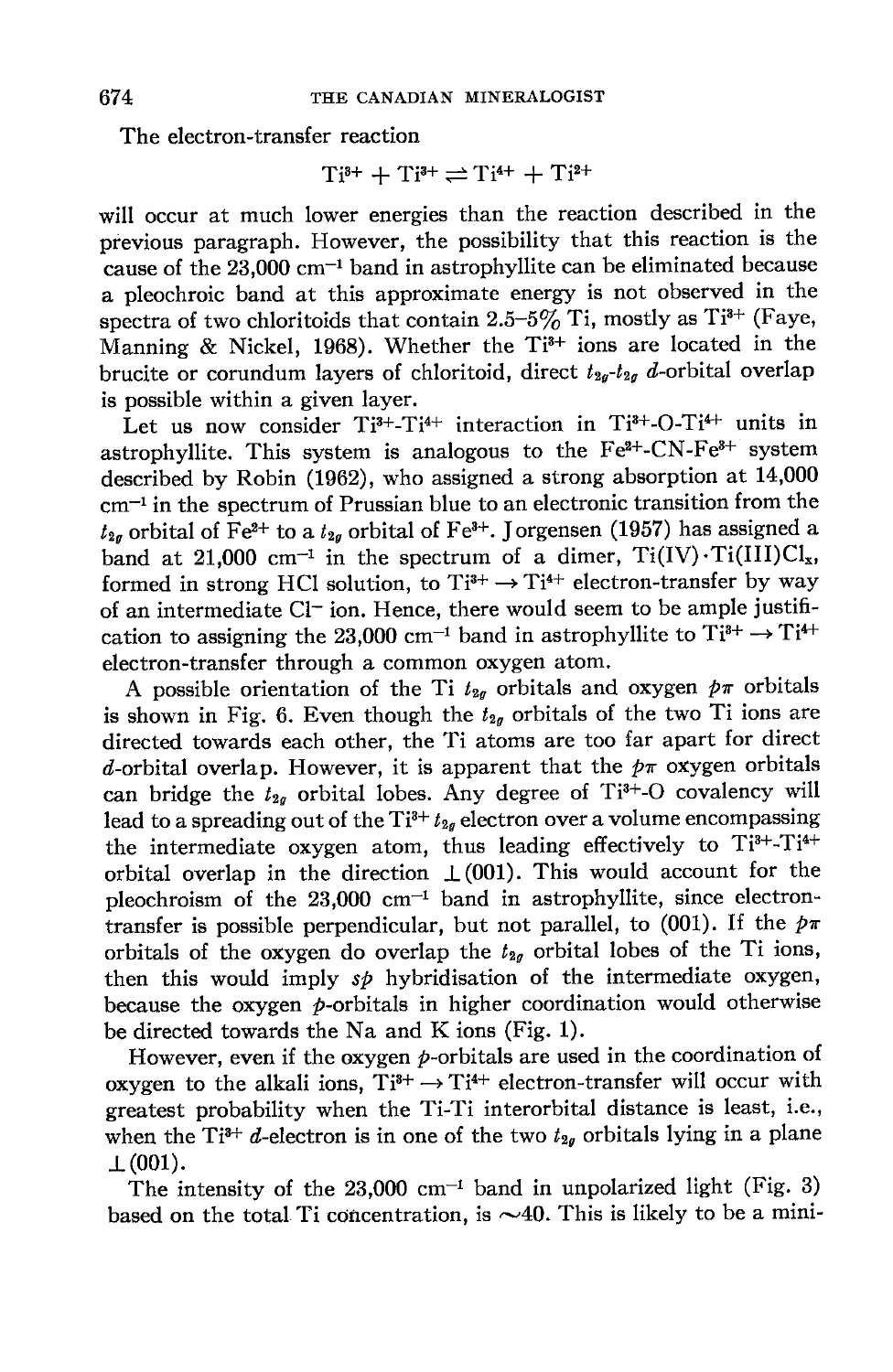

FIG. 6. Diagrammatic representation of possible orbital overlap between the t<sub>2n</sub> d-orbitals of Ti (left and right portions of the diagram), and the  $p\pi$  orbitals of oxygen (centre), in a projection  $\sqrt{(100)}$ .

mum  $\epsilon$ -value for the Ti<sup> $3+$ </sup>  $\rightarrow$  Ti<sup> $4+$ </sup> electron-transfer process because the calculation of the ideal value depends on the  $Ti^{3+}$  concentration and on each  $Ti^{3+}$  being adjacent to a  $Ti^{4+}$ .

### Origin of pleochroism in clintonite

Cations located in the octahedral layer of sheet-silicates share octahedral edges, so that  $t_{2a}-t_{2a}$  orbital overlap occurs between neighbouring cations. A pleochroic absorption band at 14,700 cm<sup>-1</sup> in  $E\neq(001)$ spectra of green clintonite has been assigned to  $Fe^{2+} - Fe^{3+}$  interaction (this work).

The possibility that the  $22,000$  cm<sup>-1</sup> band in clintonite is due to interaction between neighbouring  $Ti^{4+}-Ti^{4+}$  or  $Ti^{3+}-Ti^{3+}$  ions may be eliminated in the same manner as for astrophyllite.

It is readily appreciated that the conditions for  $Ti^{3+} \rightarrow Ti^{4+}$  electrontransfer are at their most favourable when there is direct d-orbital overlap. Bearing in mind the work of Hush (1967) and Faye, Manning  $\&$ Nickel (1968) on  $Fe^{2+} \rightarrow Fe^{3+}$  electron-transfer in vivianite, the assignment of the 22,000 cm<sup>-1</sup> band in clintonite to direct  $Ti^{3+} \rightarrow Ti^{4+}$  electrontransfer seems reasonable. The pleochroic properties of the band are readily explained: the band is most intense in  $E\ll(001)$  spectra because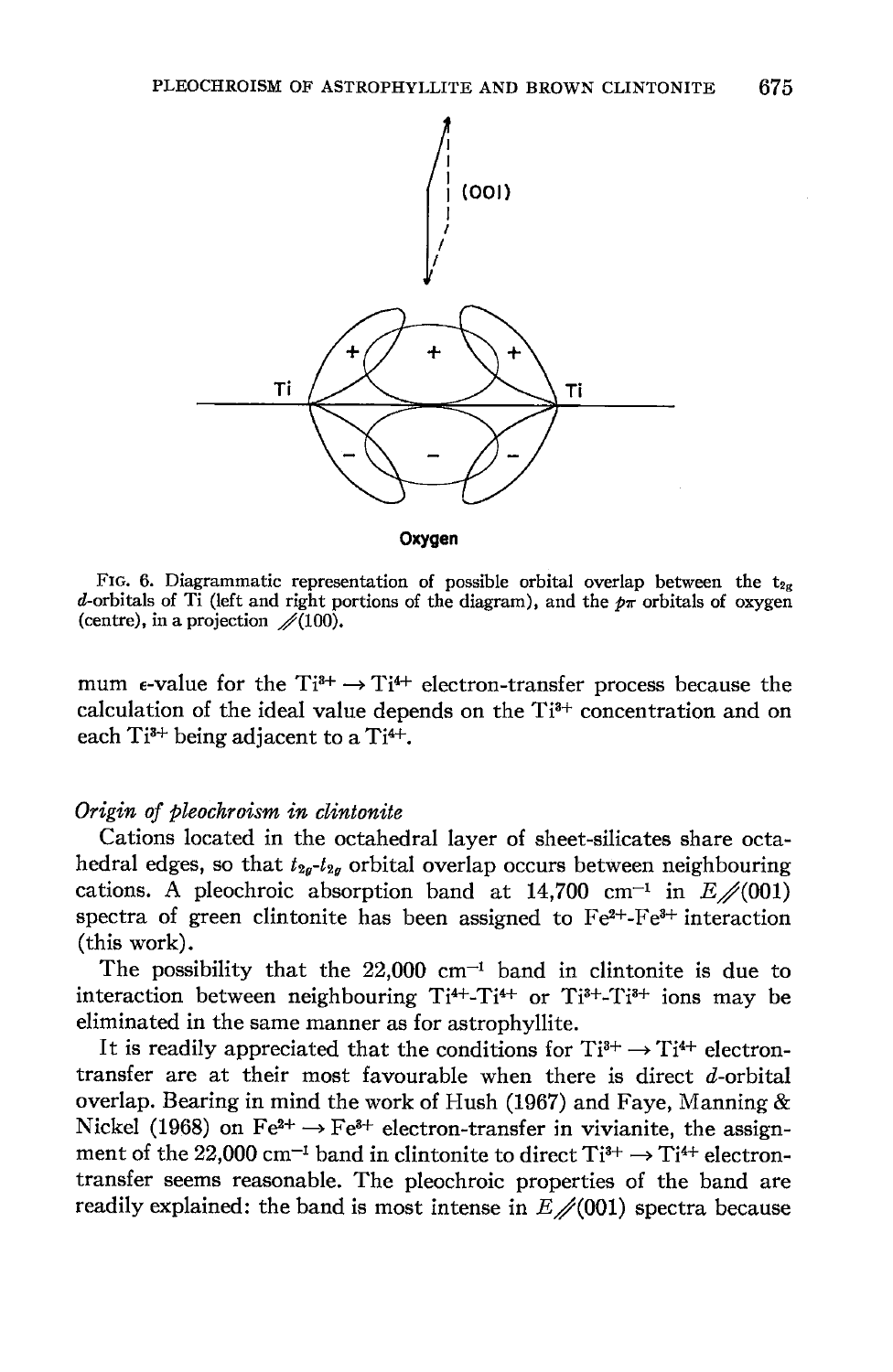this is in the plane of d-orbital overlap. The  $22,000$  cm<sup>-1</sup> band is very weak in  $E \perp (001)$  spectra of clintonite, as expected.

Based on the total Ti concentration of  $0.3\%$ , the extinction coefficient of the 22,000 cm<sup>-1</sup> band in clintonite in unpolarized light (Fig. 4) is  $\sim$  50. The true extinction coefficient is very likely to be far greater than 50 because each Ti<sup>3+</sup> ion may not be adjacent to a Ti<sup>4+</sup> ion. It is not possible, at the present time, to obtain Ti<sup>3+</sup>: Ti<sup>4+</sup> ratios in silicates from chemical analysis. Jorgensen (1957) measured a value of  $\epsilon = 100$  for the intervalence transfer band in the chloride dimer.

Whitst this manuscript was being reviewed, Robbins and Strens (1968) published a paper in which they assigned pleochroic bands in the spectra of biotites, tourmalines, kyanite and glaucophane to  $Fe^{2+} \rightarrow Fe^{3+}$  electrontransfer. The srtinction coefficients of these bands were in the range 200-1000. Our e-values for Ti are not inconsistent with this.

#### CONCLUSION

The origin of the colour and pleochroism of astrophyllite and brown clintonite has been attributed to  $Ti^{3+}-Ti^{4+}$  intervalence electron-transfer, via direct d-orbital overlap in the 001 plane of clintonite and via an intermediate oxygen atom in astrophyllite. The pleochroic properties of the main colour-producing absorption band in the blue region induced by the transition are consistent with the directions of  $d$ -orbital overlap.

### **ACKNOWLEDGMENTS**

The author wishes to acknowledge the useful discussions he had with Dr. E. H. Nickel and Mr. G. H. Faye. The partial chemical analyses of clintonite and astrophyllite were performed by Mr. R. Craig.

#### **REFERENCES**

- BANCROFT, G. M. & BURNS, R. G. (1967): Interpretation of the electronic spectra of iron in pyroxenes. Amer. Mineral. 52, 1278.
- BURNS, R. G. & STRENS, R. G. J. (1967): Structural interpretations of polarised absorption spectra of the Al-Fe-Mn-Cr epidotes. Amer. Mineral. 36, 204.
- Corron, F. A. & MEYERS, M. D. (1960): Magnetic and spectral properties of spin-free  $3d<sup>6</sup>$  iron(II) and cobalt(III) in cobalt(III) hexafluoride ion: probable observations of dynamic Jahn-Teller effects. J. Am. Chem. Soc. 82, 5023.
- DEER, W. A., HOWIE, R. A. & ZUSSMAN, J. (1962): Rock forming minerals, Volume 3. Longman, Green and Co. Ltd., London.
- FAYE, G. H. (1968): The optical absorption spectra of iron in six-coordinate sites in chlorite, biotite, phlogopite and vivianite. Some aspects of pleochroism iu the sheet-silicates. Can. Mineral. 9, 403.